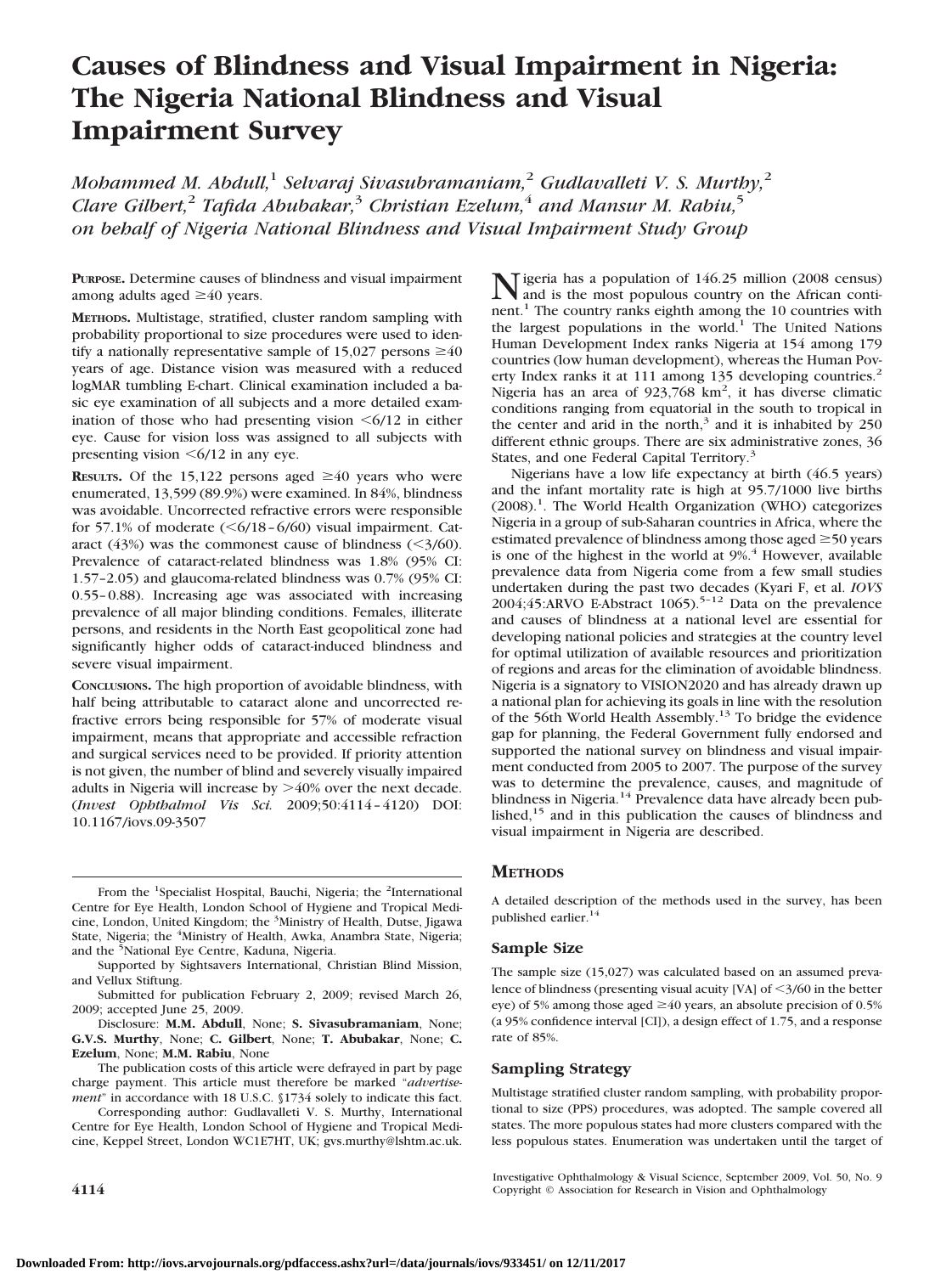50 adults was attained in each cluster. Enumerated individuals were asked to attend the survey clinical station, set up in the local community, the next day. Individuals unable to attend the clinic were examined in their homes.

## **Ethics Approval**

Ethics approval was provided by the London School of Hygiene and Tropical Medicine and the Federal Government of Nigeria. The study adhered to the tenets of the Declaration of Helsinki. Written informed consent was obtained from all participants before they were examined. Eye examination and service facilities (including aphakic spectacles) were provided to all individuals, regardless of their consent to participate in the study.

## **Definitions**

World Health Organization categories of vision loss were used to define blindness and severe visual impairment,<sup>16</sup> allowing international comparisons to be made.<sup>17-19</sup>

Blindness: A presenting VA (with glasses for distance if normally worn or unaided if glasses for distance not worn) of  $\leq$ 3/60 in the better eye.

Severe Visual Impairment (SVI): A presenting VA of  $\leq 6/60$  to 3/60 in the better eye.

Moderate Visual Impairment (Mod VI): A presenting VA of  $\leq$  6/18 to 6/60 in the better eye.

Mild Visual Impairment (Mild VI): A presenting VA of  $\leq 6/12$  to 6/18 in the better eye.

Normal (N): A presenting VA of  $\geq 6/12$  in the better eye.

## **Clinical Examination**

Personal and demographic data collected during enumeration were verified by a trained interviewer. All participants underwent distance VA measurement with a reduced logMAR E-chart, $^{20}$  which was used in earlier surveys in Bangladesh and Pakistan.<sup>17,18</sup> Each eye was first tested separately and then vision was recorded with both eyes open. Based on presenting VA, individuals were either given a red card (VA  $\leq$  6/12 in either eye) or a green card (VA better than 6/12 in both eyes). All participants had automated refraction (model ARKM-100; Takagi Seiko, Nagano, Japan) and A-scan biometry (Optikon 2000 Biometer; Bioline S.p.A, Rome, Italy) performed by a trained optometrist. Visual acuities were retested with best correction. All participants had a basic eye examination by an ophthalmologist. Red card recipients, and one in eight with a green card, were then examined in more detail, including applanation tonometry, gonioscopy, dilated funduscopy, and lens grading according to the WHO lens grading system.<sup>21</sup>

Initial training was undertaken over 2 weeks, and training sessions were repeated for each geopolitical zone (GPZ). A pilot study was conducted in each GPZ. Interobserver agreement studies were conducted among the ophthalmic nurses and the ophthalmologists periodically throughout the study. Data were collected over a 30-month period from January 2005 to July 2007. The core team (four ophthalmologists and two optometrists) remained constant over the 30 months, whereas other personnel were recruited locally for each GPZ.

### **Identification of Causes of Vision Loss**

All individuals with a presenting visual acuity of  $\leq 6/12$  in either eye were assigned a cause for their vision loss. The survey ophthalmologists determined the cause(s) using the principles outlined in the WHO Prevention of Blindness Performa (Version III).<sup>21</sup> The algorithm was as follows:

● All causes in each eye that contributed to vision loss alone were first identified (there could be more than one cause for each eye).

● If any ocular disease was secondary to another glaucoma (e.g., chorioretinitis secondary to onchocerciasis) secondary to a hypermature lens, or amblyopia secondary to a refractive error, the primary cause was selected as the principal cause for the eye.

● In identifying one principal cause for each eye, a cause that was treatable and where the treatment would, in the ophthalmologist's opinion, improve the vision of the eye was given precedence over a cause that was not treatable.

● If a cause was preventable but not treatable, it was identified as the primary cause for the eye if the other causes were neither treatable nor preventable.

● If a cause was neither treatable nor preventable, the ophthalmologists used their clinical acumen to identify the principal cause for the eye. Therefore treatable and preventable causes were preferentially selected over unavoidable causes.

After this, the main cause in the right eye or left eye was chosen to represent the principal cause for the person. If the causes in the right and left eyes differed, the principal cause for the person was selected as the one that was more amenable to treatment, or, if not treatable, more amenable to prevention. For example, if the main cause for one eye was cataract and the cause in the fellow eye was optic atrophy, then cataract was identified as the principal cause for the person.

As per the WHO procedure, refractive error was considered more amenable to treatment than cataract.<sup>21</sup> If refractive error and cataract coexisted in the same eye, cataract was selected as the main cause if the refractive correction did not improve VA to  $\geq 6/18$ .

Significant cataract was defined as grade 2B or 3 according to the Mehra-Minassian grading scheme<sup>22</sup> and/or a score of 2 to 3 according to the WHO lens grading system.<sup>23</sup> Significant refractive error (including from uncorrected, non-IOL cataract surgery or couching-uncorrected aphakia) was defined as a presenting visual acuity of  $\leq 6/18$ improving to  $\geq 6/18$  after correction. Glaucoma was defined as a cup-to-disc ratio of  $\geq$  0.7 and/or intraocular pressure of  $\geq$  21 mm of Hg, with characteristic changes in the optic disc.

#### **Statistical Analysis**

A customized database was created (Access; Microsoft, Redmond, WA) and two trained data entry clerks entered the data. All data entered were verified twice. Quality assurance procedures included a random verification of filled forms in the field and at the project office. All data were transferred to the International Centre for Eye Health, where cleaning and analysis was done (Stata 10.0; Stata Corp., College Station, TX).

Conditions were classified as preventable, treatable (i.e., avoidable), or unavoidable. Cause-specific proportions of blindness and visual impairment were determined by age, sex, literacy, residence, and administrative area. Univariate and age/sex-adjusted logistic regression modeling was used to explore associations of the major causes.

Design effects due to cluster sampling were taken into account in the calculation of CIs for prevalence estimates and of odds ratios in the regression modeling.

The cause-specific magnitude of vision loss in Nigeria was estimated using age and sex standardized prevalence data for the 2008 population and the projected population for 2020 (U.S. Census International Database; IDB). $<sup>1</sup>$  We used U.S. Census (IDB) figures for these</sup> estimations for 2008 and 2020, as this is the only source of population data with age and sex distributions.

## **RESULTS**

#### **Study Population**

In the study, 15,122 persons aged  $\geq$  40 years were enumerated, and 13,599 (89.9%) were examined. Response rates were similar across GPZs and ranged from 88.2% to 91.1%. The mean age of those examined was  $55.9 \pm 12.4$  (SD) years being significantly higher for the men  $(56.7 \pm 12.5)$  than for the women (55.2  $\pm$  12.2; *P* = 0.001). However, the difference in mean age between the men  $(51.3 \pm 11.2)$  and the women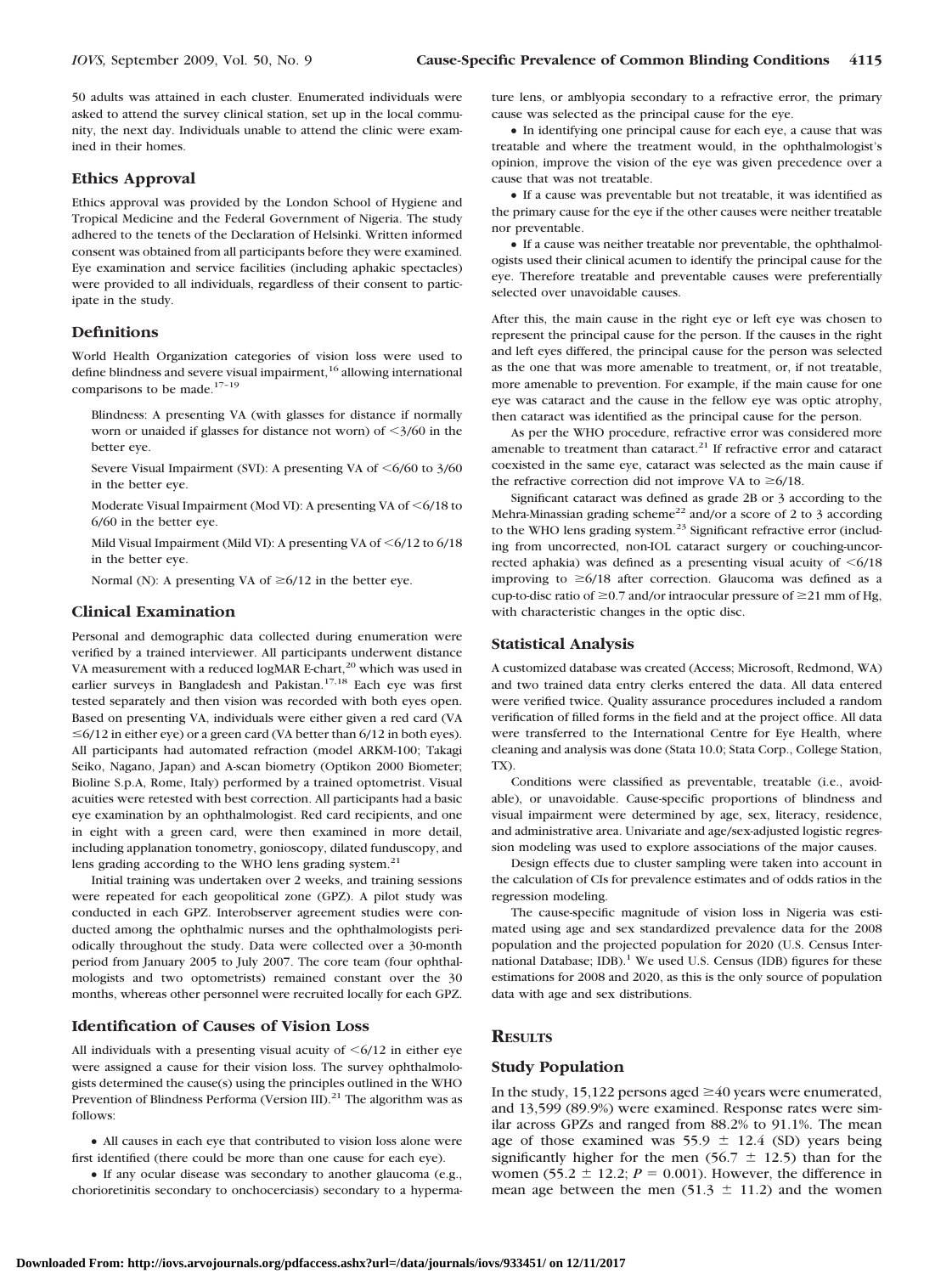$(51.6 \pm 10.8)$  among nonresponders was not significant. More than half of those examined were female (54%). The demographic characteristics of the enumerated and examined populations have been described earlier.<sup>15</sup> A total of  $3,138$  (23.1%) of the 13,591 respondents who had presenting VA recorded, had VA  $\leq 6/12$  in the better eye. Of these, 569 (4.2%; 95% CI: 3.8 – 4.6) were blind (presenting VA, 20/400), 203 (1.5%; 95% CI: 1.3–1, 7) had SVI (presenting VA, 20/200 –20/400), and a further 1,364 (10.0%; 95% CI: 9.4 –10.7) had Mod VI (presenting VA, 20/60 –20/200).

## **Causes of Bilateral Blindness and Visual Impairment**

All but 9 of the 3138 individuals with presenting VA  $\leq 6/12$  in the better eye underwent a detailed examination to elicit the principal cause of visual impairment.

Uncorrected refractive errors were the commonest cause of mild and moderate VI (77.9% and 57.1%, respectively; Table 1). Cataract was the commonest cause of SVI and blindness, being responsible for 45.3% and 43.0%, respectively.

Among the blind, 84% was due to avoidable causes. The avoidable proportion was higher among those with Mild or Mod VI (Table 1).

Age-related causes were responsible for 41% of Mild VI, 60.7% of Mod VI, 75.9% of SVI, and 73.2% of blindness. In 56.6% of Mild VI, 35.8% of Mod VI, 15.8% of SVI, and 11.1% of blindness, the underlying etiology was unknown. Measles, use of traditional eye medicines, and vitamin A deficiency were responsible for 3.7% of blindness. Trauma (1.1%) and surgical procedures (2.8%) were also identified as causing blindness. Toxoplasmosis was responsible for 0.9% of Mild and 0.7% of Mod VI. Trachoma was responsible for 4.2% of blindness and onchocerciasis for 1.1%.

Among persons with corneal scarring  $(n = 45)$ , infections not due to trachoma or onchocerciasis were responsible for 28.9% ( $n = 13$ ), whereas measles/vitamin A deficiency or use of traditional eye medicines was responsible for 26.7% (*n* 12). Trauma was the underlying cause in 11.1%  $(n = 5)$  and surgical procedures in 6.7% ( $n = 3$ ). In a further 26.7% ( $n =$ 12), no underlying cause was determined.

The prevalence of cataract blindness was 1.8% (95% CI: 1.57–2.05; Table 2). Glaucoma blindness was the second most prevalent condition (prevalence- 0.7%; 95% CI: 0.55– 0.88). The prevalence of blindness due to uncorrected refractive errors, onchocerciasis, trachoma, and diabetic retinopathy were low (Table 2).

Associations between sociodemographic variables and the cause-specific prevalence of presenting vision  $\leq 6/60$  in the better eye (encompassing both SVI and blindness) in univariate analysis are shown in Table 3. Increasing age was associated with increasing prevalence of most of the important causes, including cataract and glaucoma. Most cause-specific prevalence rates were higher among the women.

Participants living in rural areas had a higher prevalence of cataract and corneal disease than did those from urban areas. The prevalence of glaucoma and conditions like diabetic retinopathy, CMV, etc., which cause posterior segment disease was higher among urban residents.

Prevalence of cataract was lowest in the South West and highest in the North East. Participants who were illiterate had a higher prevalence of all cause-specific conditions.

## **Adjusted Association Analyses**

Each decade increase in age was significantly associated with increasing prevalence of all the common causes (Table 4). There was an exponential increase of 3.3 times higher risk of presenting vision  $\leq 6/60$  in the better eye due to cataract with each decade of life compared with those aged 40 to 49 years. Females had nearly twice the risk of having VA  $\leq 6/60$  due to cataract compared with males. Poor literacy was also associated with a higher risk of vision loss from cataract and refractive errors. The prevalence of vision loss from cataract was significantly lower in the South West than in the remaining five GPZs.

**TABLE 1.** Principal Cause among Subjects with Bilateral Blindness or SVI, Mod VI, or Mild VI

| <b>Principal Cause</b>     | $\langle 6/12 - 6/18 \ (Mild \ VI) \rangle$ | $\langle 6/18 - 6/60 \ (Mod \ VI) \rangle$ | $<6/60-3/60$ (SVI) | $<$ 3/60 (Blind) |
|----------------------------|---------------------------------------------|--------------------------------------------|--------------------|------------------|
| Treatable                  |                                             |                                            |                    |                  |
| Refractive error*          | 779 (77.9)                                  | 776 (57.1)                                 | 23(11.3)           | 8(1.4)           |
| Cataract*                  | 123(12.3)                                   | 350 (25.8)                                 | 92(45.3)           | 244 (43.0)       |
| Uncorrected aphakia*       | 12(1.2)                                     | 40(2.9)                                    | 32(15.8)           | 48(8.4)          |
| $PCO*$                     | 1(0.1)                                      | 3(0.2)                                     | 1(0.5)             | 1(0.2)           |
| Glaucoma*                  | 10(1.0)                                     | 28(2.1)                                    | 8(3.9)             | 95(16.7)         |
| Diabetic retinopathy*      | 4(0.4)                                      | 1(0.1)                                     | 1(0.5)             | 3(0.5)           |
| Pterygium                  | 4(0.4)                                      | 13(1.0)                                    | $\Omega$           | 3(0.5)           |
| Total treatable            | 933 (93.3)                                  | 1211 (89.2)                                | 157(77.3)          | 402(70.8)        |
| Preventable                |                                             |                                            |                    |                  |
| Trachoma                   | 6(0.6)                                      | 12(0.9)                                    | 2(1.0)             | 24(4.2)          |
| Other corneal scars        | 8(0.8)                                      | 19(1.4)                                    | 12(5.9)            | 45(7.9)          |
| Onchocerciasis             | 1(0.1)                                      | 2(0.1)                                     | $\Omega$           | 6(1.1)           |
| Total preventable          | 15(1.5)                                     | 33(2.4)                                    | 14(6.9)            | 75(13.2)         |
| Total avoidable            | 948 (94.8)                                  | 1244 (91.6)                                | 171 (84.3)         | 477(84.0)        |
| Unavoidable                |                                             |                                            |                    |                  |
| Phthisis/absent globe      | 3(0.3)                                      | 4(0.3)                                     | 1(0.5)             | 13(2.3)          |
| Macular degeneration*      | 10(1.0)                                     | 32(2.4)                                    | 8(3.9)             | 10(1.8)          |
| Optic atrophy              | 4(0.4)                                      | 14(1.0)                                    | 1(0.5)             | 21(3.7)          |
| Other retina and posterior |                                             |                                            |                    |                  |
| segment                    | 13(1.3)                                     | 32(2.4)                                    | 17(8.4)            | 17(3.0)          |
| Others                     | 0                                           | 3(0.2)                                     | $\mathbf{0}$       | 2(0.3)           |
| Total unavoidable          | 30(3.0)                                     | 85(6.3)                                    | 27(13.3)           | 63(11.1)         |
| Undetermined               | 22(2.2)                                     | 29(2.1)                                    | 5(2.5)             | 28(4.9)          |
| All blindness              | 1000 (100)                                  | 1358 (100)                                 | 203 (100)          | 568 (100)        |

Data are the number of subjects (percentage of total group). \* Age related.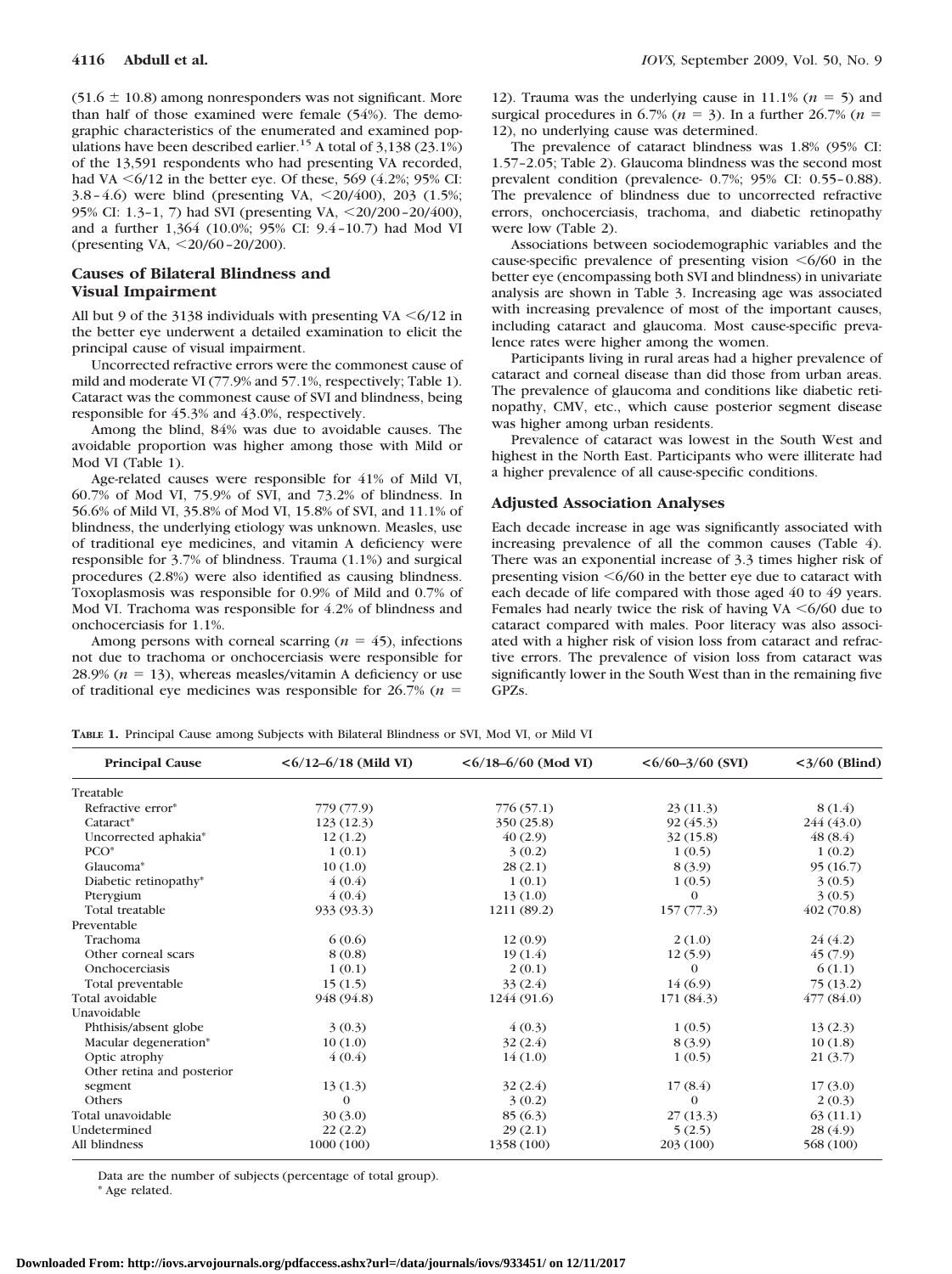| <b>TABLE 2.</b> Prevalence of Cause-Specific Blindness and SVI of Common Blinding Conditions |  |  |  |
|----------------------------------------------------------------------------------------------|--|--|--|
|----------------------------------------------------------------------------------------------|--|--|--|

| <b>Causes</b>                 | Blind $(n)$ | Prevalence $(\% )$ | 95% CI         | SWI(n)            | Prevalence (%) | 95% CI          |
|-------------------------------|-------------|--------------------|----------------|-------------------|----------------|-----------------|
| Cataract                      | 244         | 1.8                | $1.57 - 2.05$  | 92                | 0.68           | $0.55 - 0.84$   |
| Glaucoma                      | 95          | 0.7                | $0.55 - 0.88$  | 8                 | 0.06           | $0.03 - 0.12$   |
| Uncorrected aphakia           | 48          | 0.35               | $0.26 - 0.47$  | 32                | 0.24           | $0.16 - 0.34$   |
| Cornea (excluding trachoma)   | 45          | 0.33               | $0.24 - 0.46$  | 12                | 0.09           | $0.05 - 0.16$   |
| Trachoma                      | 24          | 0.18               | $0.1 - 0.27$   | $\mathbf{\Omega}$ | 0.01           | $0.004 - 0.06$  |
| Optic atrophy                 | 21          | 0.15               | $0.1 - 0.24$   |                   | 0.007          | $0.001 - 0.053$ |
| <b>Phthisis</b>               | 13          | 0.1                | $0.05 - 0.18$  |                   | 0.007          | $0.001 - 0.053$ |
| Macular degeneration          | 10          | 0.07               | $0.035 - 0.15$ | 8                 | 0.06           | $0.03 - 0.12$   |
| Uncorrected refractive errors | 8           | 0.06               | $0.03 - 0.12$  | 23                | 0.17           | $0.11 - 0.27$   |
| Onchocerciasis                | O           | 0.04               | $0.014 - 0.14$ | $\theta$          |                |                 |
| Diabetic retinopathy          | 3           | 0.02               | $0.007 - 0.07$ |                   | 0.007          | $0.001 - 0.053$ |

# **Number of People with Vision Loss by Cause in 2008 and 2020**

The crude prevalence of presenting vision  $\leq 6/12$  to 6/18 in the better eye was 17.36%, whereas the crude prevalence of presenting vision  $\leq 6/60$  was 5.68%. However, there was a wide variation in the age and sex distribution in the different GPZs of Nigeria. Therefore the standard population of Nigeria was used to standardize the prevalence rates for projecting the magnitude.1 After standardization, 3.6 million adults had vision  $\leq 6/12$  to 6/60, whereas an additional 1.02 million aged  $\geq 40$ years had presenting vision  $\leq 6/60$  in the better eye (Table 5). Refractive errors were responsible for 2.46 million adults with vision  $\leq 6/12$  to 6/60, whereas cataract was responsible for 0.63 million. Cataract was responsible for 0.4 million of these cases, and glaucoma was responsible for a further 0.15 million. The number will increase by 40.7% to 1.4 million by 2020, assuming that the prevalence of cataract blindness/SVI and cataract surgical coverage remains essentially unchanged over the next 12 years. The number needing cataract surgery will increase by 43% to 0.6 million.

## **DISCUSSION**

The Nigeria National Blindness and Visual Impairment Survey used methods similar to those used in surveys coordinated by the same group in Bangladesh and Pakistan.<sup>17,18</sup> Response rates were high in all GPZs which will have minimized nonresponse bias.<sup>15</sup> The definitions used in the survey have been widely used in the past and therefore allow international comparisons to be made with earlier studies.<sup>17-19</sup>

Using the census data available in Nigeria we earlier estimated the magnitude of blindness among those  $\geq 40$  years of age in Nigeria to be 1.13 million.<sup>15</sup>

However, the census data did not allow age standardization, as the age distribution for each decade was not provided for those  $\geq$ 40 years of age. We revised the estimates using population data provided by the U.S. Census Bureau which allows age standardization as well as future projections to be made for the year  $2020$ .<sup>1</sup> We estimate that the number of adults aged  $\geq$ 40 years with presenting vision  $\leq$ 6/60 in the better eye will increase from 1.02 million in 2008 to 1.4 million in 2020.

For logistic reasons visual fields were only performed on a subsample and were not used to define blindness or visual impairment. This may have led to an underestimation of the prevalence of blindness due to glaucoma. Since the primary cause for some conditions such as phthisis or absent globe could not always be accurately determined, it is possible that some cases of avoidable blindness may have been misclassified as unavoidable. However, we feel that this proportion will be very small and unlikely to change the overall findings.

**TABLE 3.** Association of Sociodemographic Factors and Prevalence of Common Causes of Presenting Vision  $\leq 6/60$  in the Better Eye

| <b>Parameters</b> | Refractive<br><b>Errors</b> | Cataract    | Glaucoma  | Uncorrected<br>Aphakia | All Cornea | <b>All Posterior</b><br>Segment |
|-------------------|-----------------------------|-------------|-----------|------------------------|------------|---------------------------------|
| Age $(y)$         |                             |             |           |                        |            |                                 |
| $40 - 49$         | 2(0.04)                     | 6(0.12)     | 10(0.2)   | 2(0.04)                | 6(0.12)    | 3(0.06)                         |
| $50 - 59$         | 6(0.17)                     | 24(0.67)    | 15(0.42)  | 9(0.25)                | 9(0.25)    | 10(0.28)                        |
| $60 - 69$         | 14(0.51)                    | 63(2.28)    | 22 (0.79) | 19(0.69)               | 22(0.79)   | 19(0.69)                        |
| $70 - 79$         | 6(0.36)                     | 124(7.51)   | 29(1.76)  | 25(1.51)               | 29(1.76)   | 17(1.03)                        |
| $\geq 80$         | 3(0.43)                     | 119 (17.02) | 27(3.86)  | 25(3.58)               | 17(2.43)   | 11(1.57)                        |
| <b>Sex</b>        |                             |             |           |                        |            |                                 |
| Female            | 21 (0.29)                   | 217(2.96)   | 32(0.44)  | 39(0.53)               | 42(0.57)   | 38 (0.52)                       |
| Male              | 10(0.16)                    | 119 (1.91)  | 71 (1.14) | 41(0.66)               | 41(0.66)   | 22(0.35)                        |
| Residence         |                             |             |           |                        |            |                                 |
| Rural             | 22(0.21)                    | 277(2.63)   | 78 (0.74) | 61(0.58)               | 70 (0.66)  | 44(0.42)                        |
| Urban             | 9(0.3)                      | 59 (1.94)   | 25(0.82)  | 19(0.62)               | 13(0.43)   | 16(0.52)                        |
| GPZ.              |                             |             |           |                        |            |                                 |
| North East        | 4(0.23)                     | 65 (3.76)   | 16(0.93)  | 16(0.93)               | 20(1.16)   | 2(0.12)                         |
| South East        | 3(0.18)                     | 55 (3.32)   | 19(1.15)  | 8(0.48)                | 2(0.12)    | 15(0.9)                         |
| South-South       | 4(0.22)                     | 52(2.81)    | 13(0.7)   | 5(0.27)                | 7(0.38)    | 7(0.38)                         |
| North West        | 9(0.25)                     | 82 (2.28)   | 27(0.75)  | 35 (0.97)              | 36(1.0)    | 10(0.28)                        |
| South West        | 4(0.15)                     | 37(1.36)    | 11(0.4)   | 9(0.33)                | 6(0.22)    | 14(0.51)                        |
| North Central     | 7(0.35)                     | 45(2.22)    | 17(0.84)  | 7(0.35)                | 12(0.59)   | 12(0.59)                        |
| Literacy          |                             |             |           |                        |            |                                 |
| Illiterate        | 28(0.37)                    | 283 (3.69)  | 59 (0.77) | 61(0.8)                | 66 (0.86)  | 46(0.6)                         |
| Literate          | 3(0.05)                     | 53 (0.89)   | 44(0.74)  | 19(0.32)               | 17(0.29)   | 14(0.24)                        |

Data are the number of subjects (percentage of total group).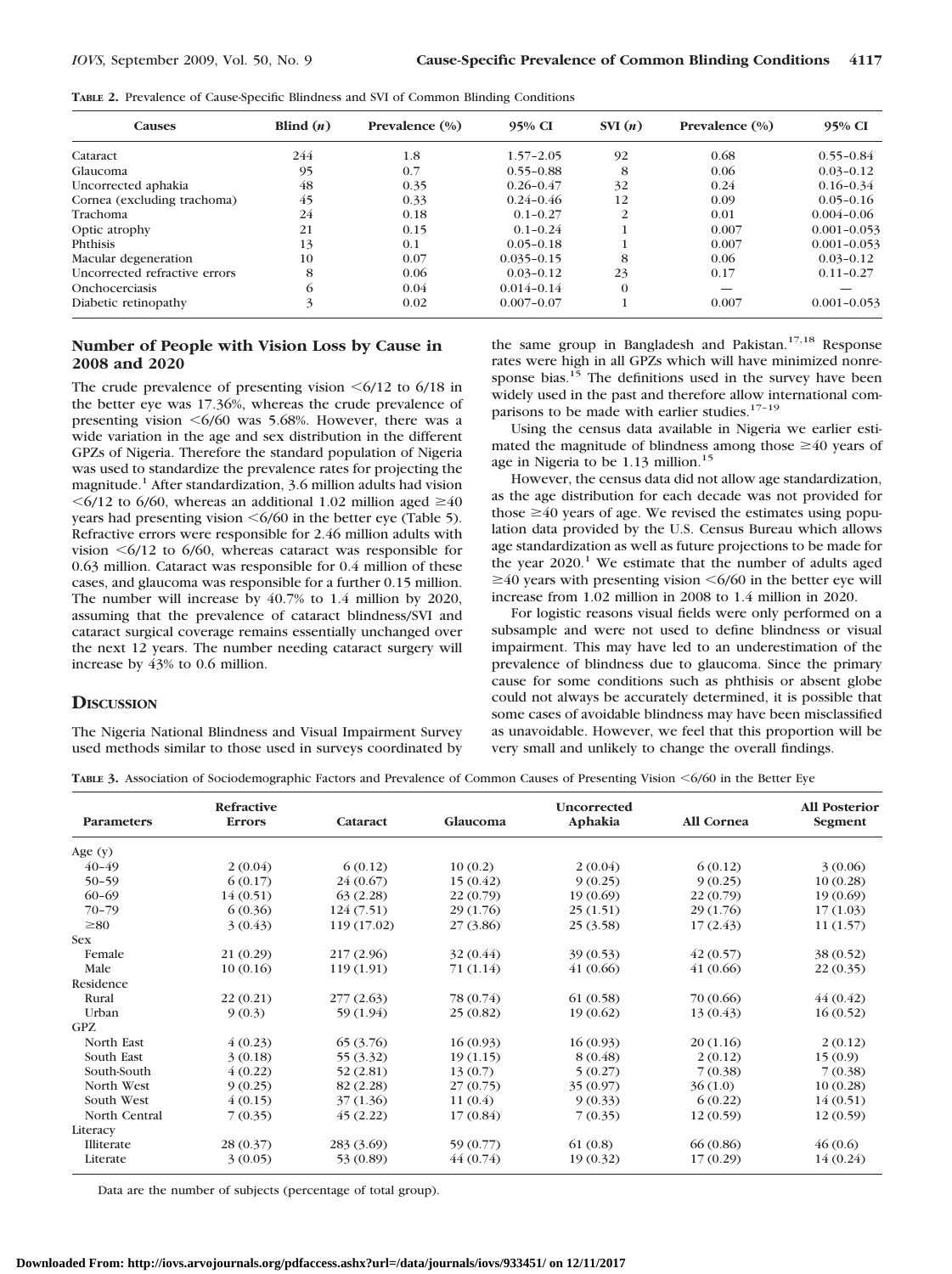|  |  | TABLE 4. Age- and Sex-Adjusted Association of Principal Causes of Presenting Vision <6/60 in the Better Eye with Sociodemographic Factors |
|--|--|-------------------------------------------------------------------------------------------------------------------------------------------|
|  |  |                                                                                                                                           |

|                 | RE        |               | Cataract  |               |           | Glaucoma      |           | Uncorrected<br>Aphakia | <b>Corneal Opacity</b> |                | Posterior<br>Segment<br><b>Disease</b> |               |
|-----------------|-----------|---------------|-----------|---------------|-----------|---------------|-----------|------------------------|------------------------|----------------|----------------------------------------|---------------|
|                 | <b>OR</b> | 95% CI        | <b>OR</b> | 95% CI        | <b>OR</b> | 95% CI        | <b>OR</b> | 95% CI                 | <b>OR</b>              | 95% CI         | <b>OR</b>                              | 95% CI        |
| Age             |           |               |           |               |           |               |           |                        |                        |                |                                        |               |
| $40 - 49$ v     | 1.0       |               | 1.0       |               | 1.0       |               | 1.0       |                        | 1.0                    |                | 1.0                                    |               |
| Decade increase | $1.68*$   | $1.36 - 2.06$ | $3.29*$   | $2.98 - 3.64$ | $2.07*$   | $1.72 - 2.5$  | $2.6*$    | $2.2 - 3.08$           | $2.16*$                | $1.84 - 2.55$  | $2.02*$                                | $1.69 - 2.42$ |
| <b>Sex</b>      |           |               |           |               |           |               |           |                        |                        |                |                                        |               |
| Male            | 1.0       |               | 1.0       |               | 1.0       |               | 1.0       |                        | 1.0                    |                | $1.0\,$                                |               |
| Female          | 1.95      | $0.95 - 4.02$ | 1.98*     | $1.55 - 2.53$ | $0.43*$   | $0.28 - 0.64$ | 0.94      | $0.6 - 1.48$           | 0.99                   | $0.63 - 1.56$  | 1.66                                   | $0.98 - 2.8$  |
| Residence       |           |               |           |               |           |               |           |                        |                        |                |                                        |               |
| Urban           | 1.0       |               | 1.0       |               | 1.0       |               | 1.0       |                        | 1.0                    |                | $1.0\,$                                |               |
| Retinal         | 0.69      | $0.27 - 1.71$ | 1.33      | $0.94 - 1.87$ | 0.8       | $0.49 - 1.28$ | 0.84      | $0.46 - 1.54$          | 1.45                   | $0.75 - 2.8$   | 0.76                                   | $0.4 - 1.42$  |
| Literacy        |           |               |           |               |           |               |           |                        |                        |                |                                        |               |
| Literate        | 1.0       |               | 1.0       |               | 1.0       |               | 1.0       |                        | 1.0                    |                | $1.0\,$                                |               |
| Illiterate      | 4.97      | $1.3 - 19.1$  | 1.57      | 1.08-2.27     | 0.75      | $0.43 - 1.30$ | 1.32      | $0.74 - 2.36$          | 1.91                   | $0.97 - 3.79$  | 1.32                                   | $0.69 - 2.50$ |
| GPZ.            |           |               |           |               |           |               |           |                        |                        |                |                                        |               |
| South West      | 1.0       |               | 1.0       |               | 1.0       |               | 1.0       |                        | 1.0                    |                | $1.0\,$                                |               |
| North East      | 1.94      | $0.49 - 7.62$ | $4.26*$   | $2.48 - 7.32$ | $2.59*$   | $1.01 - 6.66$ | $3.56*$   | $1.5 - 8.41$           | $6.62*$                | $2.61 - 16.84$ | 0.28                                   | $0.07 - 1.15$ |
| South East      | 1.13      | $0.26 - 4.91$ | $2.14*$   | $1.24 - 3.68$ | $2.59*$   | $1.2 - 5.58$  | 1.24      | $0.43 - 3.52$          | 0.48                   | $0.1 - 2.29$   | 1.59                                   | $0.75 - 3.34$ |
| South-South     | 1.55      | $0.41 - 5.93$ | $2.36*$   | $1.34 - 4.15$ | 1.84      | $0.79 - 4.29$ | 0.86      | $0.29 - 2.54$          | 1.83                   | $0.6 - 5.53$   | 0.78                                   | $0.26 - 2.29$ |
| North West      | 2.13      | $0.64 - 7.11$ | $2.52*$   | $1.48 - 4.28$ | 2.1       | $0.96 - 4.6$  | $3.85*$   | 1.74-8.52              | $5.82*$                | 2.44-13.89     | 0.68                                   | $0.31 - 1.46$ |
| North Central   | 2.65      | $0.67 - 10.5$ | $2.02*$   | $1.12 - 3.65$ | 2.2       | $0.96 - 5.06$ | 1.16      | $0.43 - 3.12$          | $3.03*$                | 1.14-8.07      | 1.3                                    | $0.61 - 2.78$ |

\* Significant difference,  $P < 0.05$ .

In Nigeria, 84% of all causes of blindness were either preventable or treatable. This is comparable to other reports from Nigeria,<sup>6,10,12</sup> and other countries in Africa such as Rwanda,<sup>24</sup> Ghana,<sup>25</sup> Sudan,<sup>26</sup> Tunisia,<sup>27</sup> Central African Republic,<sup>28</sup> Niger,<sup>29</sup> Cameroon,<sup>30</sup> Kenya,<sup>31</sup> Ethiopia,<sup>32</sup> and in South Asia (i.e., Bangladesh,<sup>18</sup> Pakistan,<sup>17</sup> and India<sup>33</sup>). However, most studies in Africa have been conducted on much smaller samples or in specific population groups. The exception is the national survey in Ethiopia, which is located on the eastern side of the African continent. All available evidence from different parts of Africa points to cataract being the single commonest cause of blindness and visual impairment (Table 6), but compared with many studies in South Asia,  $18,19,33$  the proportion of blindness due to cataract is lower in Africa, $2^{4-32}$  perhaps due to a higher prevalence of glaucoma blindness and the presence of other blinding eye conditions that do not occur in Asia (e.g., onchocerciasis). If data were presented as cause-specific prevalence rather than proportions any differences could be more easily interpreted.

The difference in the prevalence of vision loss due to cataract between men and women, urban and rural areas, and levels of education in Nigeria almost certainly reflects access to services.

Previous surveys in Nigeria<sup>34,35</sup> and other locations in Afri $ca^{26,32,36}$  have shown trachoma to be responsible for a significant proportion of blindness in certain areas. However, all these surveys, apart from the national survey in Ethiopia, $32$ were undertaken in trachoma endemic areas. The present survey included clusters in northern Nigeria where trachoma was known to be endemic,  $34,35$  but even in these areas, trachoma was not a significant cause of vision loss. Local surveys in trachoma endemic areas can be used to identify foci with high endemicity and high levels of vision loss. Local surveys, because they are small and hence relatively inexpensive, can

| <b>TABLE 5.</b> Age- and Sex-Standardized Estimated Number of Adults ( $\geq$ 40 y) in Nigeria, According to Presenting VI |  |  |  |  |
|----------------------------------------------------------------------------------------------------------------------------|--|--|--|--|
|----------------------------------------------------------------------------------------------------------------------------|--|--|--|--|

| Cause                                 |                              | Presenting Vision <6/12-6/60 (Mild/Moderate VI) |                                           |                                           | Presenting Vision $\lt6/60$ (SVI and Blindness) |                                               |                                           |                                    |  |
|---------------------------------------|------------------------------|-------------------------------------------------|-------------------------------------------|-------------------------------------------|-------------------------------------------------|-----------------------------------------------|-------------------------------------------|------------------------------------|--|
|                                       | Crude<br>Prevalence<br>(0/0) | <b>Standardized</b><br>Prevalence<br>$(0/0)*$   | 2008<br><b>Estimated</b><br><b>Number</b> | 2020<br><b>Estimated</b><br><b>Number</b> | Crude<br>Prevalence<br>(0/0)                    | <b>Standardized</b><br>Prevalence<br>$(0/0)*$ | 2008<br><b>Estimated</b><br><b>Number</b> | 2020<br>Estimated<br><b>Number</b> |  |
| Cataract                              | 3.48                         | 2.39                                            | 630.624                                   | 878,209                                   | 2.47                                            | 1.51                                          | 399,041                                   | 570,512                            |  |
| Glaucoma                              | 0.28                         | 0.21                                            | 56.620                                    | 79,159                                    | 0.76                                            | 0.56                                          | 147,064                                   | 205,266                            |  |
| Uncorrected aphakia                   | 0.38                         | 0.29                                            | 75.711                                    | 105.026                                   | 0.59                                            | 0.38                                          | 101.425                                   | 142,048                            |  |
| Refractive error                      | 11.45                        | 9.33                                            | 2,463,695                                 | 3,400,953                                 | 0.23                                            | 0.19                                          | 49,292                                    | 67,317                             |  |
| Central corneal opacity<br>(excluding |                              |                                                 |                                           |                                           |                                                 |                                               |                                           |                                    |  |
| trachoma)                             | 0.21                         | 0.18                                            | 47,628                                    | 65.871                                    | 0.40                                            | 0.31                                          | 81,191                                    | 112,945                            |  |
| Trachoma                              | 0.13                         | 0.12                                            | 30,441                                    | 40.615                                    | 0.19                                            | 0.13                                          | 33,424                                    | 47,146                             |  |
| Posterior segment                     |                              |                                                 |                                           |                                           |                                                 |                                               |                                           |                                    |  |
| disease                               | 0.68                         | 0.52                                            | 138.281                                   | 190,949                                   | 0.43                                            | 0.33                                          | 86.549                                    | 120,979                            |  |
| Onchocerciasis                        | 0.02                         | 0.03                                            | 6.616                                     | 9.035                                     | 0.04                                            | 0.04                                          | 9.611                                     | 12,719                             |  |
| Other                                 | 0.73                         | 0.56                                            | 147,936                                   | 205,178                                   | 0.55                                            | 0.45                                          | 117,718                                   | 163,622                            |  |
| Total                                 | 17.36                        | 13.62                                           | 3,597,552                                 | 4,974,995                                 | 5.68                                            | 3.88                                          | 1,025,315                                 | 1,442,554                          |  |

\* Age and sex standardization using Nigeria's population for 2008 and projection for 2020.1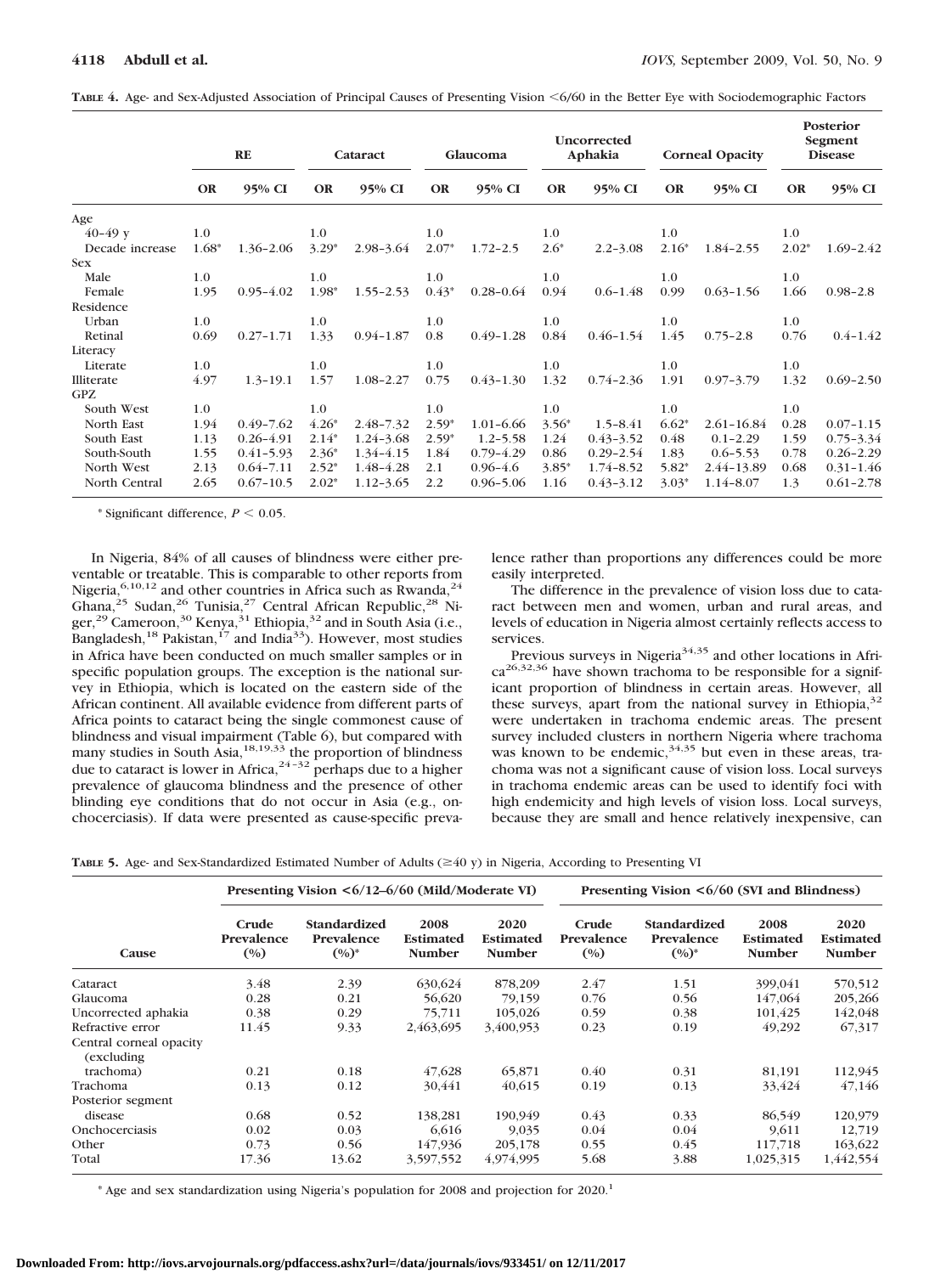| TABLE 6. Major Causes of Blindness in Population-Based Studies in Africa and South Asia |  |
|-----------------------------------------------------------------------------------------|--|
|-----------------------------------------------------------------------------------------|--|

| Country                  | Level    | Age Covered         | <b>Examined</b> | Year | <b>VA</b>       | Cause $1 \left( \% \right)$ | Cause $2 \left( \frac{0}{0} \right)$ |
|--------------------------|----------|---------------------|-----------------|------|-----------------|-----------------------------|--------------------------------------|
| Ethiopia <sup>32</sup>   | National | All ages            | 25,650          | 2006 | $<\frac{3}{60}$ | Cataract (49.9)             | Trachoma (11.5)                      |
| Nigeria <sup>5</sup>     | Local    | All ages            | 1.248           | 2005 | $<\frac{3}{60}$ | Cataract $(57,2)$           | Glaucoma (14.3)                      |
| Rwanda <sup>24</sup>     | Local    | $\geq 50$ y         | 2,206           | 2005 | $<\frac{3}{60}$ | Cataract (65)               | Posterior segment (20)               |
| Cameroon <sup>30</sup>   | Local    | $\geq 40 \text{ y}$ | 2.215           | 2006 | $<\frac{3}{60}$ | Posterior segment (29)      | Cataract (21)                        |
| Ghana $25$               | Local    | $\geq 40 \text{ y}$ | 2,298           | 2003 | $<\frac{3}{60}$ | Cataract (53.9)             | Glaucoma (20.6)                      |
| Sudan $26$               | Local    | $\geq$ 5 v          | 2,499           | 2005 | $<\frac{3}{60}$ | Cataract $(41.2)$           | Trachoma (35.3)                      |
| $Kenya^{31}$             | Local    | $\geq 50$ y         | 3.503           | 2005 | $<\frac{3}{60}$ | Cataract $(42)$             | Posterior segment $(30.4)$           |
| Bangladesh <sup>18</sup> | National | $\geq 30$ y         | 11.624          | 2002 | $<\frac{3}{60}$ | Cataract (79.6)             | Uncorrected aphakia (6.2)            |
| Pakistan <sup>17</sup>   | National | $\geq 30$ y         | 16,507          | 2004 | $<\frac{3}{60}$ | Cataract (51.5)             | Corneal opacity (11.8)               |
| India $19$               | National | $\geq 50$ y         | 63,337          | 2001 | $<\frac{6}{60}$ | Cataract $(62.4)$           | Refractive errors (19.6)             |
| Indi $a^{33}$            | National | $\geq 50$ y         | 40.447          | 2007 | $<\frac{3}{60}$ | Cataract (72.2)             | Corneal opacity (5.9)                |
| Nigeria (present study)  | National | $\geq 40$ y         | 13.599          | 2006 | $<\frac{3}{60}$ | Cataract $(43.0)$           | Glaucoma (16.7)                      |

be repeated, thus providing a mechanism for monitoring change in prevalence of disease and visual impairment over time. The sampling method used in the Nigeria national survey may well have led to an underestimation of vision loss due to trachoma in endemic areas, but the findings overall are of value for priority-setting at a national level.

Onchocerciasis was also not a significant cause of blindness in our survey, despite the fact that the sample included clusters from areas where onchocerciasis has been known to be endemic. Earlier surveys showed that onchocerciasis is an important cause of blindness in endemic areas of Africa, including Nigeria,<sup>10,11,28,37-39</sup> and ocular manifestations of onchocerciasis have been recorded in the savannah as well as in the rain forest areas.40,41 There are several possible explanations for our findings: First, both onchocerciasis and trachoma are focal diseases, and the clusters selected even in endemic areas may, by chance, have not included areas with the highest endemicity. Second, there may have been misclassification: For example, corneal scarring from trachoma may have been misclassified as nontrachomatous, but this seems unlikely, and corneal opacity, chorioretinitis and optic atrophy may not have been attributed to onchocercaisis. Third, the findings may reflect a genuine decline in blindness from these two diseases, particularly that due to onchocerciasis as a consequence of the Africa Onchocerciasis Control Programme (APOC).<sup>42-44</sup>

Despite its size, there has been no earlier national estimate of the prevalence and causes of blindness and visual impairment in Nigeria. Data from surveys of special groups or in focal areas cannot be extrapolated to the entire country, because of its cultural, economic, ethnic and geographical diversity. Data from the national survey will provide evidence for policy formulation and strategic planning at the national level and monitoring progress toward achievement of goals of VISION2020: The Right to Sight Initiative. Effective implementation of programs at regional and district levels also needs evidence and the survey provides precise estimates at the regional level. The data can also be used by the World Health Organization, Ministries of Health, and international nongovernmental organizations in planning, implementing, and monitoring eye care programs in similar geoeconomic areas in 19 other countries in West and Central Africa, where data do not already exist.

The evidence now available for Nigeria shows that a significant proportion of those with mild and moderate visual impairment can immediately benefit from optical and refraction services, whereas most of those with SVI or blindness are in need of cataract surgery. VISION2020 emphasizes the need to strengthen both services if the elimination of avoidable blindness is to become a reality.<sup>45</sup>

With 80% of blindness being avoidable and the success of approaches like cataract surgery being established, effective implementation of VISION2020 may contribute toward development and economic productivity. Special efforts are needed to target women, persons living in rural areas, and persons who are poorly educated. Regional variations need to be addressed so that priority attention is given to those regions/ zones that have high magnitude and lack adequate surgical or optical services within a system that delivers comprehensive eye care to populations.

#### *Acknowledgments*

The authors thank Oye Quaye for managing the finances for the study; Auwal Shehu and Dania Charles for data entry; and the teams of ophthalmic nurses, enumerators, and interviewers in the six geopolitical zones who assisted in data collection.

#### *References*

- 1. U.S. Census Bureau. International Data Base (IDB). http://www. census.gov/cgi-bin/ipc/idbrank.pl/ Accessed March 9, 2009.
- 2. United Nations Development Program. http://hdrstats.undp.org/ 2008/countries/ country\_fact\_sheets/cty\_fs\_NGA.html. Accessed December 19, 2008.
- 3. Central Intelligence Agency. The World Fact book. https://www. cia.gov/library/publications/the-world-factbook/geos/ni.html. Accessed December 19, 2008.
- 4. Resnikoff S, Pascolini D, Etya'ale D, et al. Global data on visual impairment in the year 2002. *Bull World Health Org*. 2004;82: 844 – 851.
- 5. Onokpoya OH, Adeoye AO, Akinsola FB, Adegbehingbe BO. Prevalence of blindness and visual impairment in Atakunmosa West Local Government area of south-western Nigeria. *Tanzan Health Res Bull.* 2007;9:126 –131.
- 6. Adegbehingbe BO, Majengbasan TO. Ocular health status of rural dwellers in south-western Nigeria. *Aust J Rural Health.* 2007;15: 269 –272.
- 7. Rabiu MM. Cataract blindness and barriers to uptake of cataract surgery in a rural community of northern Nigeria. *Br J Ophthalmol.* 2001;85:776 –780.
- 8. Ezepue UF. Magnitude and causes of blindness and low vision in Anambra state of Nigeria (results of 1992 point prevalence survey). *Public Health.* 1997;111:305–309.
- 9. Adeoye A. Survey of blindness in rural communities of south western Nigeria. *Trop Med Int Health.* 1996;1:672– 676.
- 10. Abiose A, Murdoch I, Babalola O, et al. Distribution and aetiology of blindness and visual impairment in mesoendemic onchocercal communities, Kaduna State, Nigeria. *Br J Ophthalmol.* 1994;78:8 – 13.
- 11. Patrick-Ferife G, Ashaye AO, Qureshi BM. Blindness and low vision in adults in Ozoro, a rural community in Delta State, Nigeria., *Niger J Med.* 2005;14:390 –395.
- 12. Abdu L. Prevalence and causes of blindness and low vision in Dambatta local government area, Kano State, Nigeria. *Niger J Med.* 2002;11:108 –112.